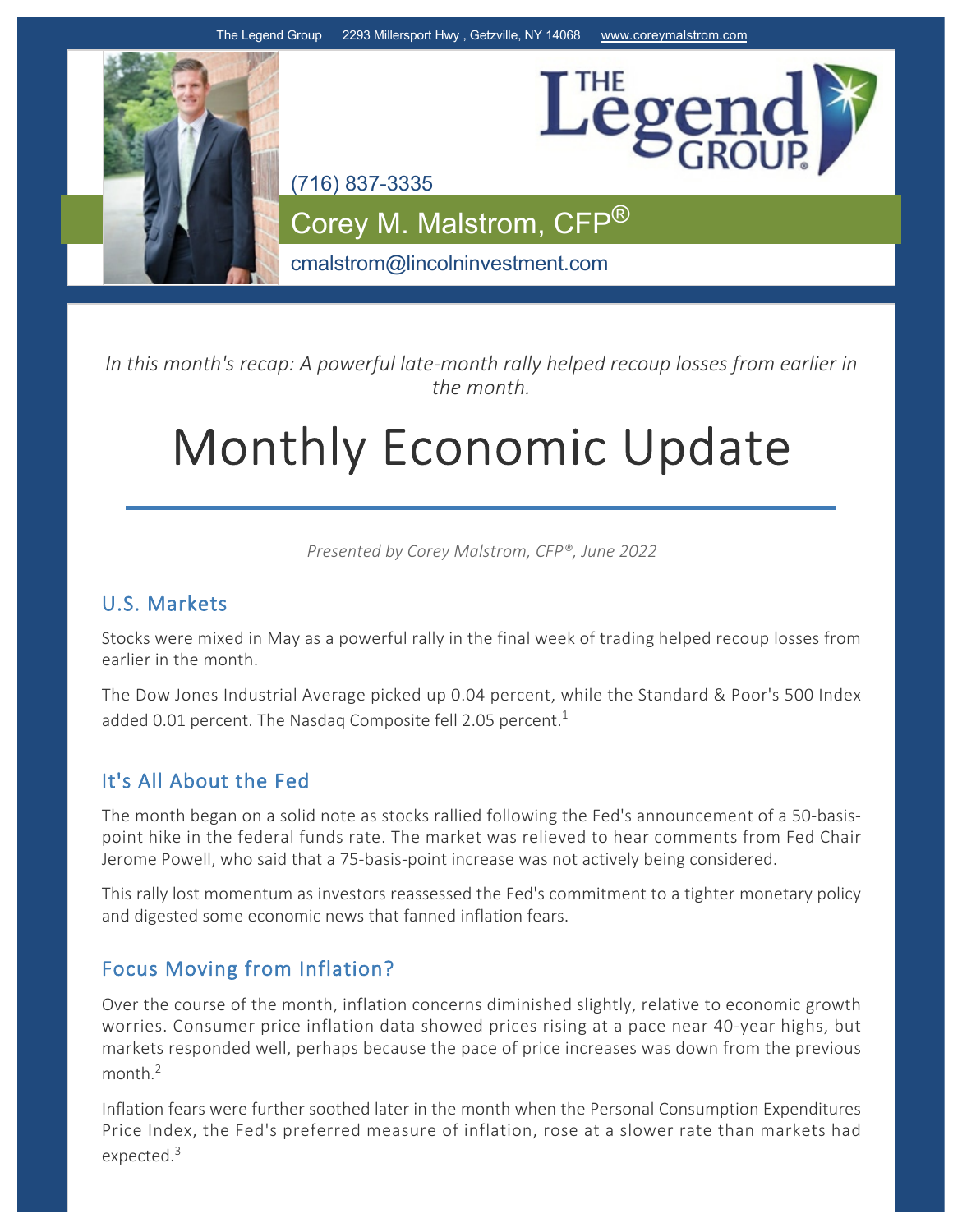## Mixed Signals on Economic Growth

Economic growth concerns moved to the forefront due, in part, to weak economic data out of China. Disappointing earnings from major U.S. retailers also heightened fears about domestic growth. But upbeat news from several mid‐size and discount retailers suggested the American consumer remained healthy.

## Fed Sparks Rally

The May 25 release of the Federal Open Market Committee (FOMC) meeting minutes ignited the sharp rally in stock prices.

To investors, the meeting minutes suggested that the Fed was unlikely to pursue a more aggressive tightening stance. Investor sentiment was also lifted by comments from Fed officials who indicated that rate hikes could take a pause after the expected June and July hikes.

## Sector Scorecard

Industry sectors that managed to post gains in May included Communications Services (+1.9 percent), Energy (+16.03 percent), Financials (+2.78 percent), Health Care (+1.49 percent), Materials (+1.18 percent), and Utilities (+4.31 percent). The remaining sectors moved lower, with losses in Consumer Discretionary (‐5.12 percent), Consumer Staples (‐4.08 percent), Industrials ( $-0.46$  percent), Real Estate ( $-5.11$  percent), and Technology ( $-0.69$  percent).<sup>4</sup>

## What Investors May Be Talking About in June

The U.S. dollar has been strengthening against other currencies all year. The U.S. Dollar Currency Index, which tracks the dollar's value against a basket of major international currencies, has risen about 8 percent since the start of the year.<sup>5</sup>

The value of the dollar is closely watched because roughly 40 percent of the aggregate earnings of S&P 500 companies come from overseas sales.<sup>6</sup>

A strong dollar helps U.S. shoppers buy imported products at lower prices, but it also makes U.S. exports more expensive to overseas customers, which may show up in second-half company results.

#### TIP OF THE MONTH



*If you are getting married and want to buy a home, consider setting up a wedding registry that collects money specifically for a down payment.*

## World Markets

World markets trended higher as China began to emerge from its COVID‐19 lockdown. The MSCI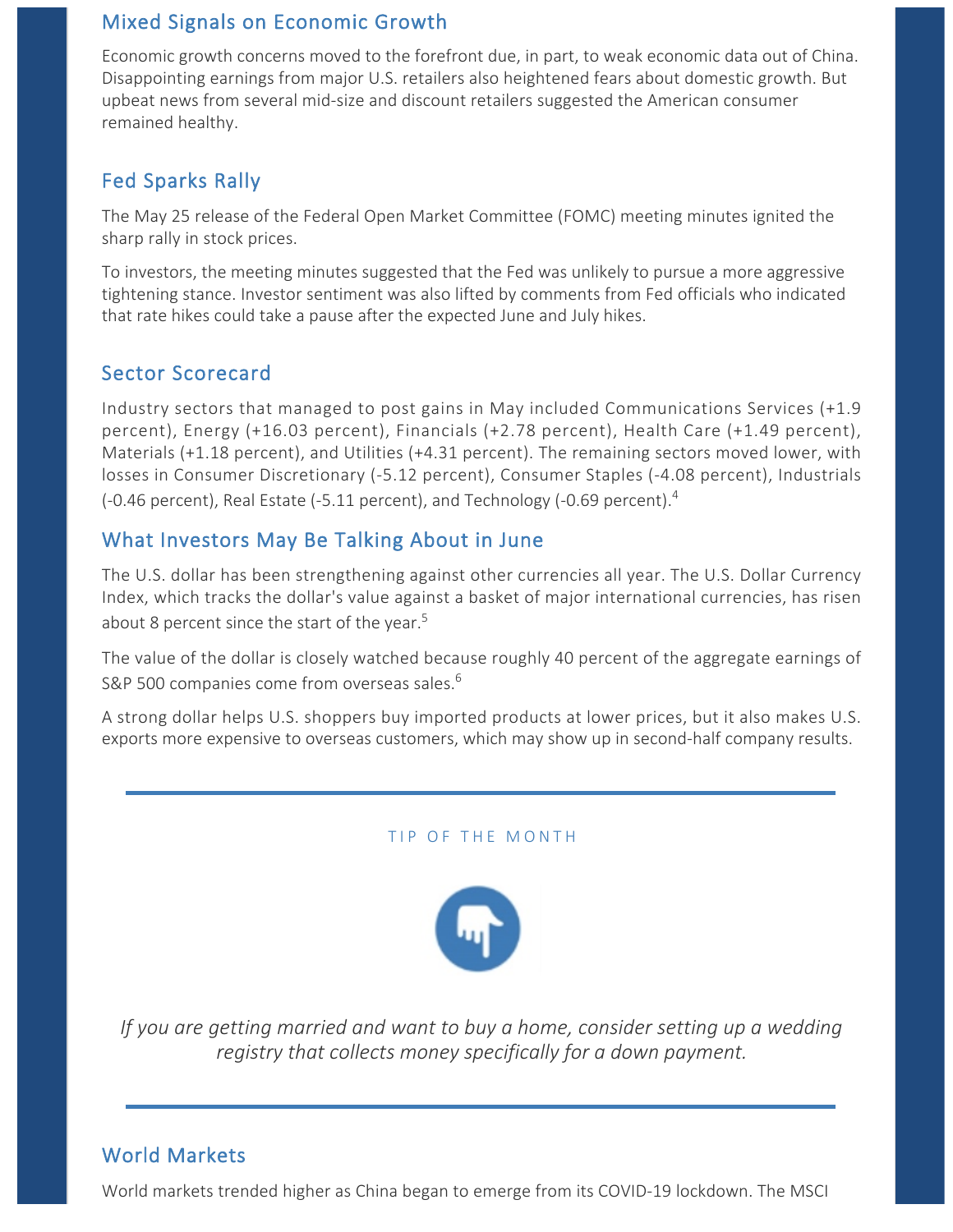EAFE Index gained 1.45 percent in May.<sup>7</sup>

Major European markets mainly moved higher, with increases in Spain (+3.11 percent), Germany (+2.06 percent), and the U.K. (+0.84 percent). France's CAC 40 lost 0.99 percent.<sup>8</sup>

Stocks in the Pacific Rim markets were mixed. Australia lost 3.01 percent while Japan picked up 1.61 percent.<sup>9</sup>

## **Indicators**

Gross Domestic Product: The second estimate of the first quarter's GDP growth was revised lower, from an annualized -1.4 percent to -1.5 percent.<sup>10</sup>

Employment: Employers added 428,000 jobs in April, the 12th consecutive month of 400,000-plus job growth. The unemployment rate was unchanged at 3.6%. Average hourly earnings rose 5.5% year-over-year, although that remains below inflation over the same period.<sup>11</sup>

Retail Sales: Consumers continued to spend in April, with retail sales climbing 0.9 percent. Since retail sales are not adjusted for inflation, it's difficult to say how much of this increase is attributable to higher prices versus higher demand.<sup>12</sup>

Industrial Production: Industrial output rose 1.1 percent in April—more than double Wall Street estimates.<sup>13</sup>

Housing: Housing starts slipped 0.2 percent, although they were higher year-over-year by 14.6 percent.<sup>14</sup>

Sales of existing homes fell to their slowest pace since the start of the COVID‐19 pandemic, declining 5.9 percent from a year earlier (April 2021). Tight inventory, rising prices, and higher mortgage rates weighed on prospective buyers.<sup>15</sup>

New home sales slipped 16.6 percent from March 2022 levels and dropped 26.9 percent from April 2021 levels. There was a nine‐month supply of new home inventory in March 2022. A six‐month supply is considered balanced between buyer and seller.<sup>16</sup>

Consumer Price Index: Prices of consumer goods rose 8.3 percent from a year ago, coming in slightly below last month's pace but above consensus estimates. Excluding food and energy prices, core inflation jumped 6.2 percent.<sup>17</sup>

Durable Goods Orders: Orders for long-lasting goods rose 0.4 percent, led by non-defense aircraft and parts orders.<sup>18</sup>

### QUOTE OF THE MONTH



*"There will come a time when you believe everything is finished; that will be the beginning."*

*LOUIS L'AMOUR*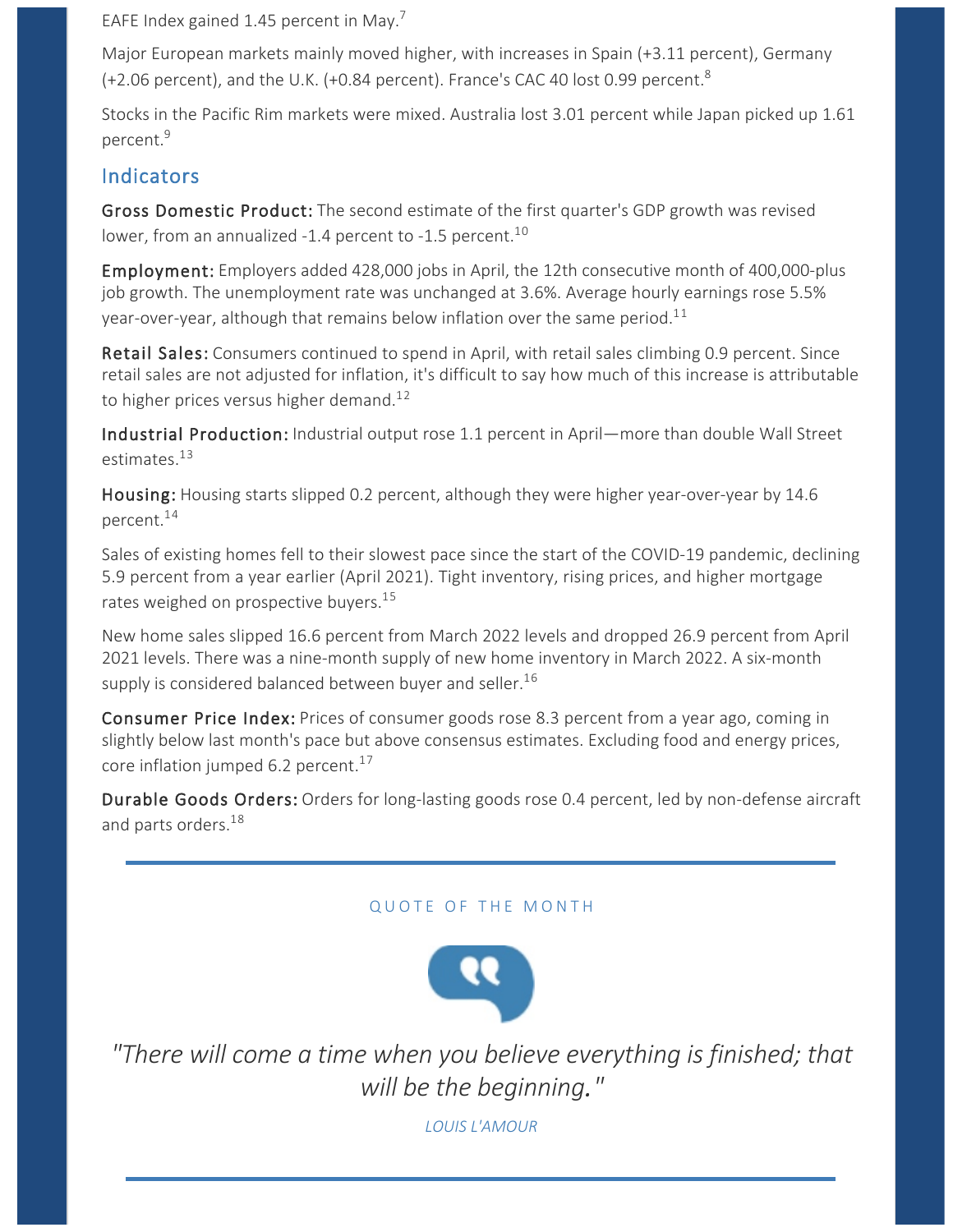## The Fed

At its May FOMC meeting, the Federal Reserve raised interest rates by half a percentage point. The Fed governors also announced that they would begin to scale back the Fed's \$9 trillion balance sheet by \$95 billion per month.

In a post‐meeting press conference, Fed Chair Jerome Powell also said that the FOMC was not actively considering a 75‐basis‐point hike, although there may be multiple 50‐basis‐point hikes in the coming months.<sup>19</sup>

| <b>MARKET INDEX</b> | <b>Y-T-D CHANGE</b> | <b>May 2022</b> |
|---------------------|---------------------|-----------------|
| <b>DJIA</b>         | $-9.21%$            | 0.04%           |
| <b>NASDAQ</b>       | $-22.78%$           | $-2.05%$        |
| S&P 500             | $-13.30\%$          | 0.01%           |
|                     |                     |                 |
| <b>BOND YIELD</b>   | Y-T-D               | <b>May 2022</b> |

| __ |    |      |
|----|----|------|
| .  | 7٥ | .84% |
|    |    |      |

Sources: Yahoo Finance, May 31, 2022.

The market indexes discussed are unmanaged and generally considered representative of their respective markets. Individuals cannot directly invest in unmanaged indexes. Past performance does not guarantee future results. U.S. Treasury Notes are guaranteed by the federal government as to the timely payment of principal and interest. However, if you sell a Treasury Note prior to maturity, it may be worth more or less than the original price paid.

#### THE MONTHLY RIDDLE



## *It has a back and four legs, yet it can't run. It has two arms, but no hands. You don't keep it as a pet, but you likely have one in your home right now. What is it?*

*LAST MONTH'S RIDDLE: You use it between your head and your toes; the more it works, the thinner it grows. What is it?*

*ANSWER: A bar of soap.*

Corey Malstrom, CFP® may be reached at (716) 837‐3335 or cmalstrom@lincolninvestment.com www.coreymalstrom.com

#### Know someone who could use information like this?

Please feel free to send us their contact information via phone or email. (Don't worry – we'll request their permission before adding them to our mailing list.)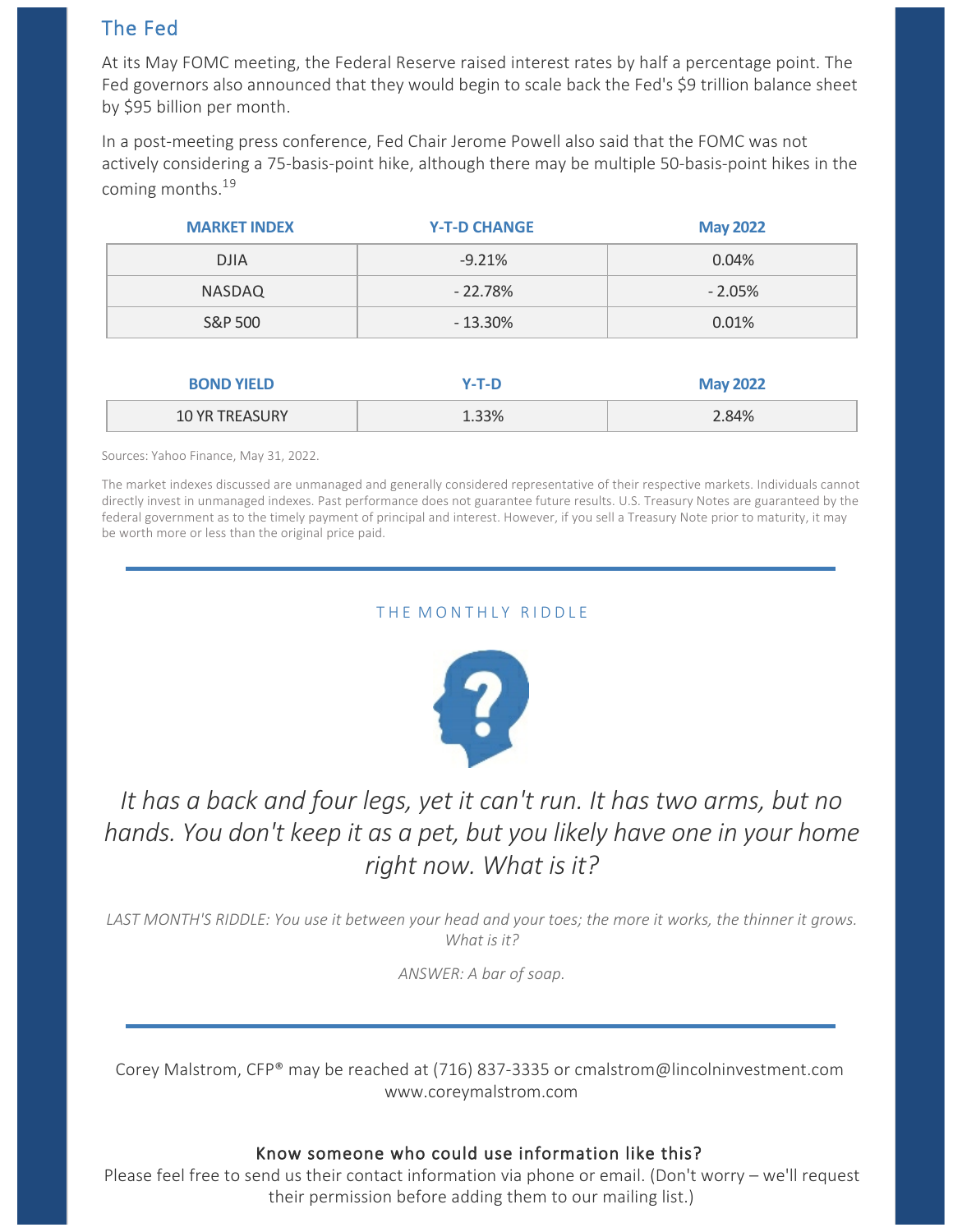Advisory services offered through Lincoln Investment or Capital Analysts, Registered Investment Advisers. Securities offered through Lincoln Investment, Broker‐Dealer, Member FINRA/SIPC. www.finra.org, www.sipc.org, www.lincolninvestment.com, Tax, legal, or Social Security claiming advice is not offered through, nor supervised by The Lincoln Investment Companies. SmartVestor is not affiliated with The Lincoln Investment Companies. IMPORTANT: Electronic mail sent through the Internet is neither secure nor assured to be delivered on a timely basis. We strongly recommend that you do not send confidential personal information, such as social security numbers or account numbers, to us via electronic mail. Do not send time-sensitive or action-oriented messages to us via electronic mail. Unsolicited instructions to "buy" or "sell" a security or to conduct any other financial transaction may not be honored.

This material was prepared by MarketingPro, Inc., and does not necessarily represent the views of the presenting party, nor their affiliates. The information herein has been derived from sources believed to be accurate. Please note ‐ investing involves risk, and past performance is no guarantee of future results. Investments will fluctuate and when redeemed may be worth more or less than when originally invested. This information should not be construed as investment, tax or legal advice and may not be relied on for the purpose of avoiding any Federal tax penalty. This is neither a solicitation nor recommendation to purchase or sell any investment or insurance product or service, and should not be relied upon as such. All market indices discussed are unmanaged and are not illustrative of any particular investment. Indices do not incur management fees, costs, or expenses. Investors cannot invest directly in indices. All economic and performance data is historical and not indicative of future results. The Dow Jones Industrial Average is a price-weighted index of 30 actively traded blue-chip stocks. The NASDAQ Composite Index is a market-weighted index of all over‐the‐counter common stocks traded on the National Association of Securities Dealers Automated Quotation System. The Standard & Poor's 500 (S&P 500) is a market-cap weighted index composed of the common stocks of 500 leading companies in leading industries of the U.S. economy.

The Russell 2000 Index measures the performance of the small-cap segment of the U.S. equity universe. The CBOE Volatility Index® (VIX®) is a key measure of market expectations of near‐term volatility conveyed by S&P 500 stock index option prices. NYSE Group, Inc. (NYSE:NYX) operates two securities exchanges: the New York Stock Exchange (the "NYSE") and NYSE Arca (formerly known as the Archipelago Exchange, or ArcaEx $^\circ$ , and the Pacific Exchange). NYSE Group is a leading provider of securities listing, trading and market data products and services. The New York Mercantile Exchange, Inc. (NYMEX) is the world's largest physical commodity futures exchange and the preeminent trading forum for energy and precious metals, with trading conducted through two divisions – the NYMEX Division, home to the energy, platinum, and palladium markets, and the COMEX Division, on which all other metals trade. The SSE Composite Index is an index of all stocks (A shares and B shares) that are traded at the Shanghai Stock Exchange. The CAC‐40 Index is a narrow‐based, modified capitalization‐weighted index of 40 companies listed on the Paris Bourse. The FTSEurofirst 300 Index comprises the 300 largest companies ranked by market capitalization in the FTSE Developed Europe Index. The FTSE 100 Index is a share index of the 100 companies listed on the London Stock Exchange with the highest market capitalization. Established in January 1980, the All Ordinaries is the oldest index of shares in Australia. It is made up of the share prices for 500 of the largest companies listed on the Australian Securities Exchange. The S&P/TSX Composite Index is an index of the stock (equity) prices of the largest companies on the Toronto Stock Exchange (TSX) as measured by market capitalization. The Hang Seng Index is a free float-adjusted market capitalization-weighted stock market index that is the main indicator of the overall market performance in Hong Kong. The FTSE TWSE Taiwan 50 Index is a capitalization-weighted index of stocks comprising 50 companies listed on the Taiwan Stock Exchange developed by Taiwan Stock Exchange in collaboration with FTSE. The MSCI World Index is a free‐float weighted equity index that includes developed world markets and does not include emerging markets. The Mexican Stock Exchange, commonly known as Mexican Bolsa, Mexbol, or BMV, is the only stock exchange in Mexico. The U.S. Dollar Index measures the performance of the U.S. dollar against a basket of six currencies. Additional risks are associated with international investing, such as currency fluctuations, political and economic instability, and differences in accounting standards. This material represents an assessment of the market environment at a specific point in time and is not intended to be a forecast of future events or a guarantee of future results. MarketingPro, Inc. is not affiliated with any person or firm that may be providing this information to you. The publisher is not engaged in rendering legal, accounting, or other professional services. If assistance is needed, the reader is advised to engage the services of a competent professional.

CITATIONS:

- 1. WSJ.com, May 31, 2022
- 2. BLS.gov, May 11, 2022
- 3. BEA.gov, May 27, 2022
- 4. SectorSPDR.com, May 2022
- 5. CNBC.com, May 31, 2022
- 6. FactSet.com, May 6, 2022
- 7. MSCI.com, May 31, 2022
- 8. MSCI.com, May 31, 2022
- 9. MSCI.com, May 31, 2022
- 10. CNBC.com, May 26, 2022
- 11. WSJ.com, May 6, 2022
- 12. WSJ.com, May 17, 2022
- 13. MarketWatch.com, May 17, 2022
- 14. Finance.yahoo.com, May 18, 2022
- 15. CNBC.com, May 19, 2022
- 16. CNBC.com, May 24, 2022
- 17. CNBC, May 11, 2022
- 18. WSJ.com, May 25, 2022
- 19. CNBC.com, May 4, 2022